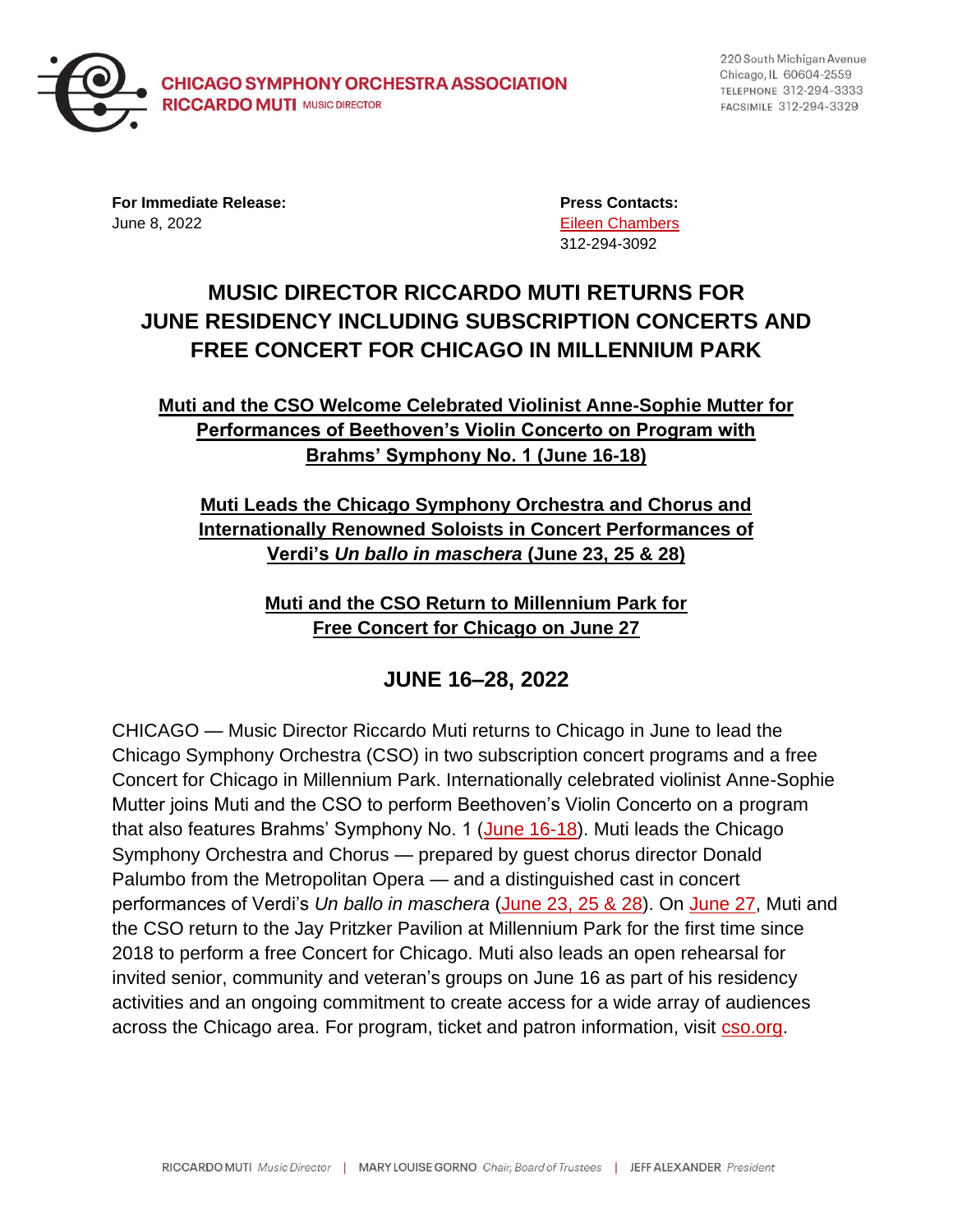With his return in June, Muti marks his sixth CSO residency in the 2021-22 season. His previous CSO residencies this season included the historic return to live concerts at Symphony Center in September 2021, as well as two community concerts in January 2022, the CSO's first performances of Symphony No. 11 by Philip Glass and Symphony No. 3 by Florence Price, sold-out performances of Beethoven's Symphony No. 9, an open rehearsal that served as the finale of the 2022 Chicago Youth in Music Festival and the world premiere of a new work by Mead Composer-in-Residence Jessie Montgomery, among other artistic highlights this season.

### **Muti, Mutter & Beethoven Violin Concerto** [\(June 16-18\)](https://cso.org/performances/21-22/cso-classical/muti-mutter-beethoven-violin-concerto/)

Muti opens his June residency with a program featuring two masterworks of the symphonic repertoire, Brahms' Symphony No. 1 and the Beethoven Violin Concerto, with celebrated violinist Anne-Sophie Mutter as soloist. The Beethoven Violin Concerto is an expansive and virtuosic work showcasing the soloist in moments of sheer lyricism and beauty, as well as captivating vitality. Brahms' First symphony is filled with orchestral color and contrasting moments of melancholy and joy. Muti and the CSO performed the work most recently in May 2017 as part of a Brahms symphony cycle.

Mutter has appeared regularly as soloist with the CSO since the 1980s. This marks her first appearance with Muti and the CSO since 2017 and is a return to the Beethoven concerto, which has been one of her signature pieces across many years on the concert stage. In 2010, she served as soloist and conductor in the concerto, notably stepping in for Muti.

Mutter, whose illustrious career spans more than 40 years, is recognized as a virtuoso soloist, mentor and visionary. A four-time Grammy Award-winner, Mutter retains a commitment to core orchestral repertoire and contemporary music, having given world premieres of 30 works by composers Unsuk Chin, Sebastian Currier, Sofia Gubaidulina, Krzysztof Penderecki, Sir André Previn and John Williams, among others. After Russia's invasion of Ukraine earlier this year, she has already performed four benefit concerts, with more events to follow. Mutter's summer 2022 engagements include a return to the Lucerne Festival, where she will give the world premiere of the Air for Violin and Orchestra by Thomas Adès, which she co-commissioned.

## **Muti Conducts Verdi Un ballo in maschera** [\(June 23, 25 & 28\)](https://cso.org/performances/21-22/cso-classical/muti-conducts-verdi-un-ballo-in-maschera/)

As today's preeminent interpreter of the music of Giuseppe Verdi (1813-1901), Muti is heralded the world over for his performances of the composer's operas. In another hallmark of his tenure as music director, Muti conducts his fifth Verdi opera in concert, *Un ballo in maschera*, with the Chicago Symphony Orchestra and Chorus and a distinguished roster of international soloists. Since 2010, Muti has led the CSO in concert presentations of Verdi's *Otello* (2011), *Macbeth* (2013), *Falstaff* (2016) and *Aida*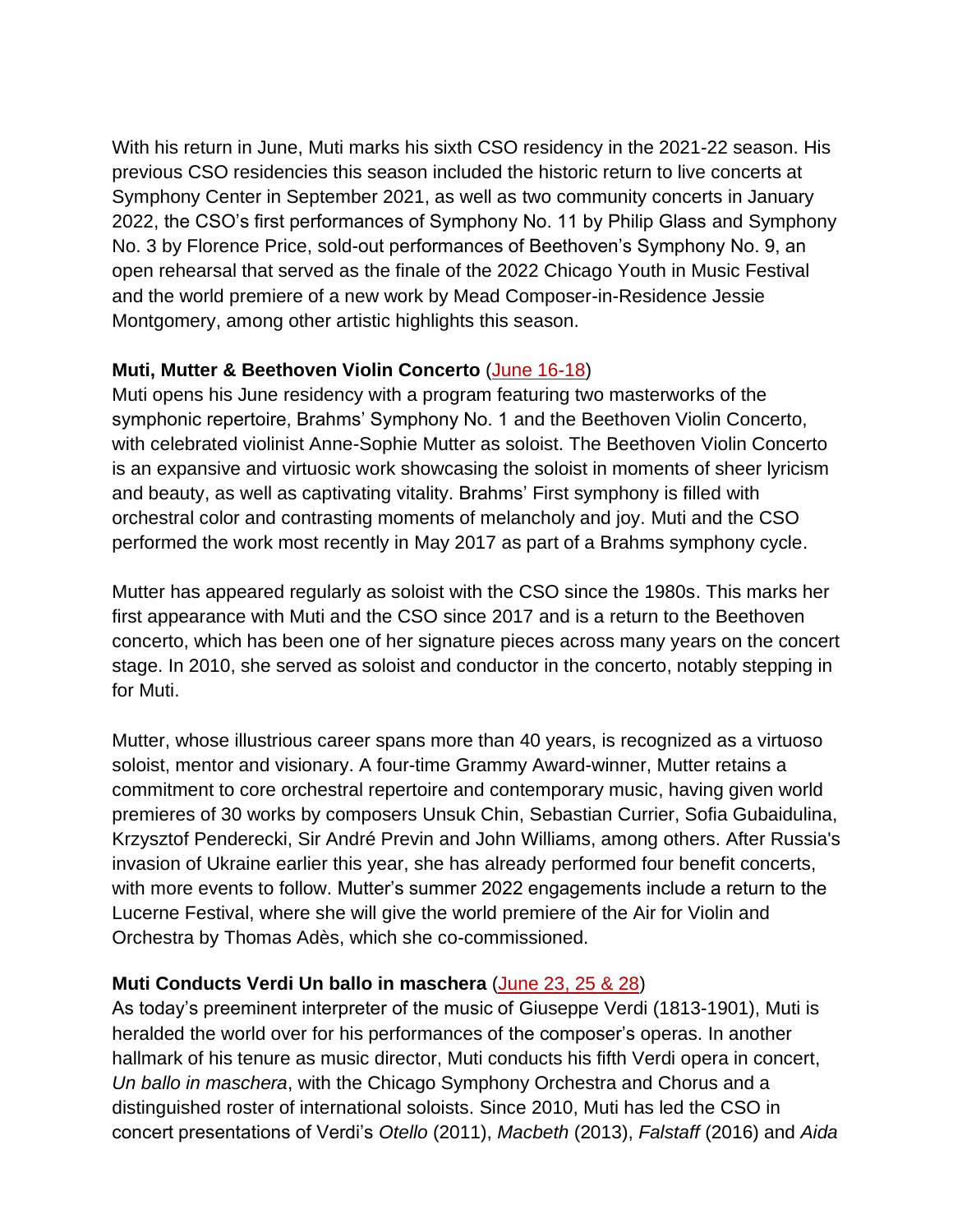(2019), as well as numerous performances of Verdi's Requiem, including international tour performances in 2019 and 2020, and Muti and the CSO's initial performance of the work in 2009, which was released on CSO Resound and later won the Grammy Award for Best Classical Album and Best Choral Performance.

*Un ballo in maschera* is a tragic opera filled with Verdi's signature emotional and dramatic power that follows the story of the doomed Riccardo — the Earl of Warwick and Governor of Boston — who falls in love with Amelia, the wife of his best friend and advisor Renato. The drama reaches a deadly conclusion at a masked ball. The all-star cast includes tenor Francesco Meli as Riccardo, soprano Joyce El-Khoury as Amelia in her CSO debut, baritone Luca Salsi as Renato and mezzo-soprano Yulia Matochkina as Ulrica in her CSO debut. Also making CSO debuts in these performances are soprano Damiana Mizzi as Oscar, bass-baritone Alfred Walker as Samuel and bass-baritone Kevin Short as Tom, as well as three singers with connections to Lyric Opera of Chicago's Ryan Opera Center: baritone Ricardo José Rivera as Silvano, tenor Lunga Eric Hallam as a Judge and tenor Martin Luther Clark as a servant to Amelia. Donald Palumbo, chorus director of the Metropolitan Opera, serves as guest chorus director of the Chicago Symphony Chorus for these performances.

Notably, Meli, Salsi and Matochkina recently performed Verdi's *Un ballo in maschera* in an acclaimed production at Milan's Teatro alla Scala in May 2022. Tenor Francesco Meli has previously appeared with Muti and the CSO in performances of Verdi's *Macbeth* (2013) and *Aida* (2019), as well as Verdi's Requiem on tour in Asia (2019) and in Europe (2020). Baritone Luca Salsi has previously appeared with Muti and the CSO in three other concert opera presentations, Mascagni's *Cavalleria rusticana* (2020), Verdi's *Falstaff* (2016) and Verdi's *Macbeth* (2013). El-Khoury has won critical acclaim in bel canto roles including Violetta in Verdi's *La traviata*, Musetta in Puccini's *La bohème* and Elisabetta in Donizetti's *Roberto Devereux*. In the 2020-21 season, she made her debut in Italy with concerts of Verdi's Requiem at Teatro Massimo in Palermo, led by Riccardo Muti.

Muti, who leads the CSO in its first performances of the opera, marks a significant return to Verdi's *Un ballo in maschera* after more than 20 years. Previously, he led landmark performances of the work early in his career in the 1970s with Richard Tucker as Riccardo with the Maggio Musicale Fiorentino and in the 1980s with Plácido Domingo as Riccardo with London's New Philharmonia Orchestra. His most recent performances of the opera occurred in a 2001 production at Milan's Teatro alla Scala.

### **Concert for Chicago** [\(June 27\)](https://cso.org/performances/21-22/cso-specials/concert-for-chicago/)

For the first time since 2018 and as part of an ongoing commitment to connecting with Chicagoans in a variety of community venues, Muti and the CSO return to Millennium Park's Jay Pritzker Pavilion to perform a free concert with a program featuring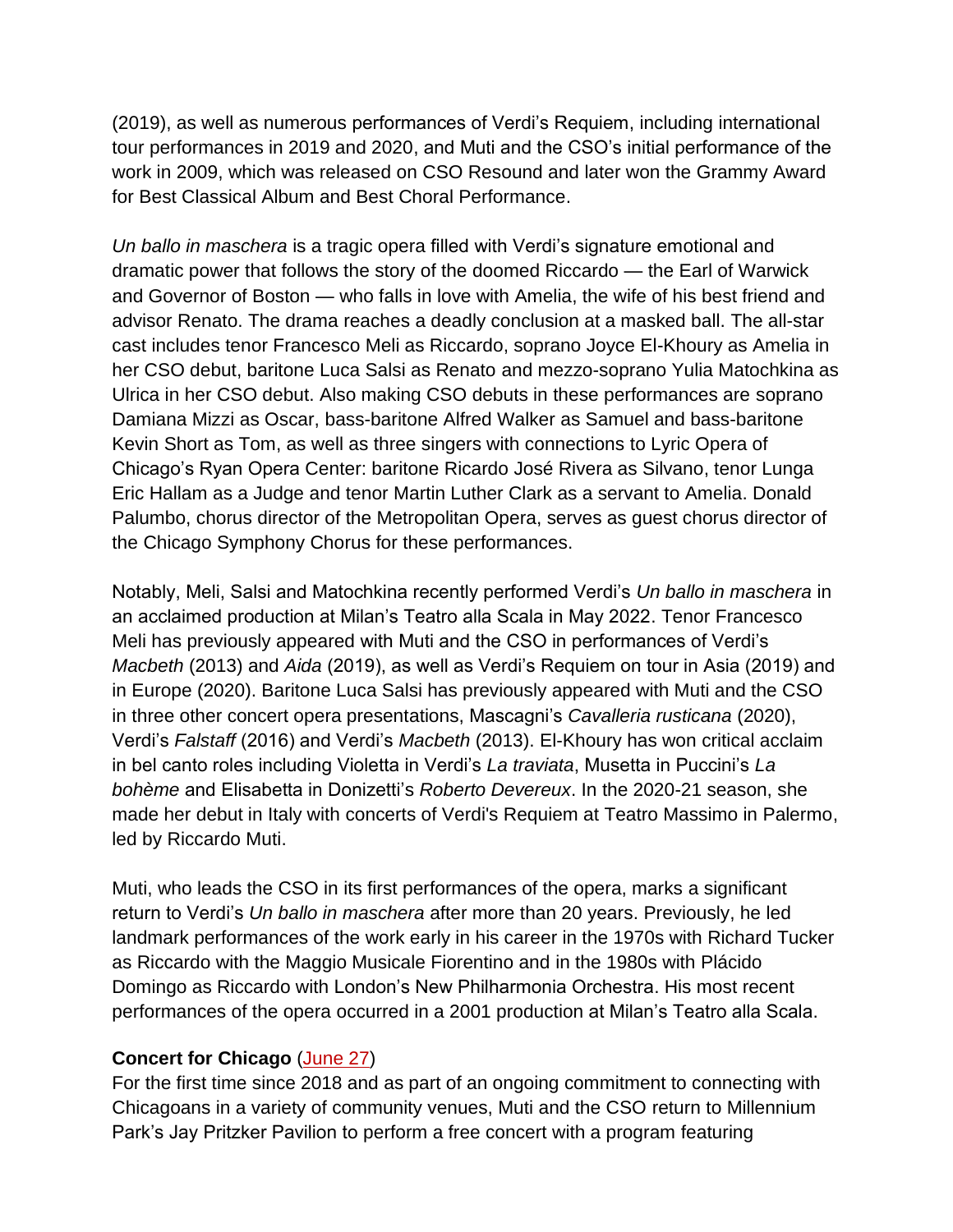Shostakovich's *Festive* Overture and Tchaikovsky's Symphony No. 4.

Since becoming music director of the CSO in 2010, Muti has led free community concerts across the city in church sanctuaries and high school auditoriums, and most notably in multiple appearances at Millennium Park in downtown Chicago. These performances include his first Concert for Chicago performed September 19, 2010, at the Jay Pritzker Pavilion at Millennium Park for a capacity audience of more than 25,000. That event represented Muti's first concert as CSO music director. Muti and the CSO have made return appearances in Millennium Park in 2012, 2014 and 2015. The most recent appearance came in 2018 in a historic side-by-side concert, which featured musicians from the Civic Orchestra of Chicago – the nation's premier training program for young professional musicians – performing alongside the musicians of the CSO to launch the Civic's centennial season.

## **Patron Information | Safe and Sound at Symphony Center**

The Chicago Symphony Orchestra Association (CSOA) is committed to creating a comfortable, enjoyable and safe environment for its musicians, patrons and staff. To ensure everyone's visit to Symphony Center is safe and sound, the CSOA will continue to modify guidelines and the concert experience, based on the latest public health recommendations and in consultation with leading health experts.

Patrons are encouraged to visit [cso.org/safeandsound](https://cso.org/concerts-tickets/plan-your-visit/safe-and-sound/) for audience protocol instructions and the most recent information.

Patron Services representatives are available to assist with ticket purchases by web chat at  $\frac{c}{\cos 0.0}$  cs, by calling  $\frac{312-294-3000}{200}$  (Monday-Saturday, 10:00 a.m.  $-5:00$  p.m.) or by emailing [patronservices@cso.org.](mailto:patronservices@cso.org)

All artists and programs are subject to change.

The CSO's music director position is endowed in perpetuity by a generous gift from the Zell Family Foundation.

Bank of America is the Maestro Residency Presenter.

United Airlines is the Official Airline of the CSO.

Chicago Symphony Orchestra Programs are sponsored by the Illinois Arts Council Agency.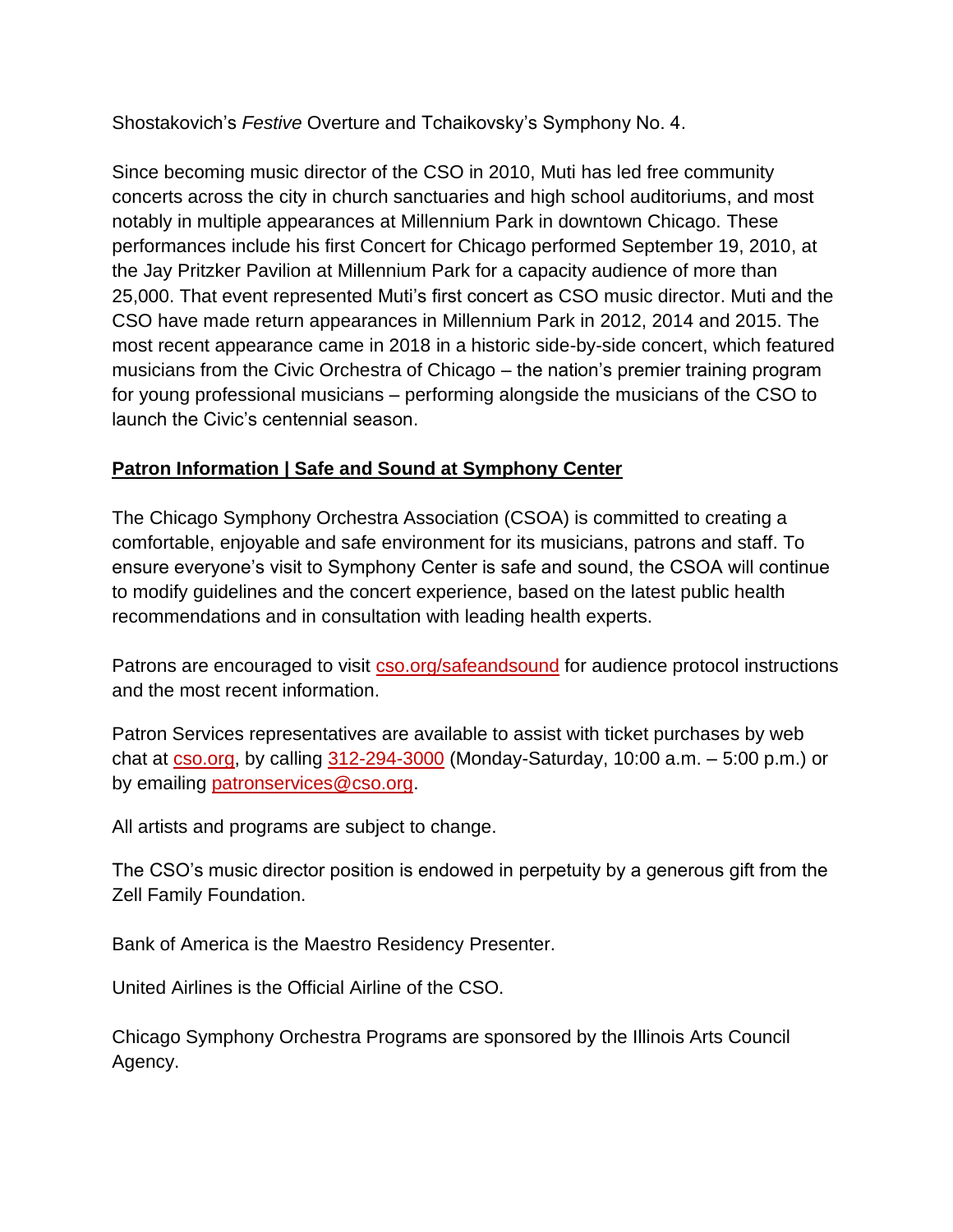The appearance of the Chicago Symphony Chorus has been made possible by a generous gift from The Grainger Foundation, with additional support from Jim† and Kay Mabie.

The performances on June 16-18 are made possible with the generous sponsorship of Josef and Margot Lakonishok.

The performances on June 23, 25 and 28 are generously sponsored by the Zell Family Foundation, the Randy L. and Melvin R. Berlin Family Fund for the Canon, the Walter E. Heller Foundation, an anonymous donor, Julie and Roger Baskes, Marion A. Cameron-Gray, Julian Family Foundation, Ling Z. and Michael C. Markovitz, Chet Gougis and Shelley Ochab, Thomas Conner, Michael and Kathleen Elliott, Ann and John Grube, Mark and Gale Kozloff, Frank Modruson and Lynne Shigley, Gene and Jean Stark, Duane Quaini, Mr. and Mrs. William C. Vance, David J. Varnerin, and Michael and Mary Woolever.

The Concert for Chicago is generously sponsored by Kenneth C. Griffin, Citadel and Citadel Securities.

† deceased.

|                                   | ###                                                                                                                                                                                                                |                                                                                                                                                   |
|-----------------------------------|--------------------------------------------------------------------------------------------------------------------------------------------------------------------------------------------------------------------|---------------------------------------------------------------------------------------------------------------------------------------------------|
| <b>Chicago Symphony Orchestra</b> | Thursday, June 16, 2022, 7:30 p.m.<br>Friday, June 17, 2022, 8:00 p.m.<br>Saturday, June 18, 2022, 8:00 p.m.<br><b>Chicago Symphony Orchestra</b><br>Riccardo Muti, conductor<br><b>Anne-Sophie Mutter, violin</b> |                                                                                                                                                   |
|                                   | <b>BEETHOVEN</b><br><b>BRAHMS</b>                                                                                                                                                                                  | Violin Concerto in D Major, Op. 61<br>Symphony No. 1 in C Minor, Op. 68                                                                           |
|                                   | Tickets: \$41-\$399                                                                                                                                                                                                |                                                                                                                                                   |
| <b>Chicago Symphony Orchestra</b> | <b>Chicago Symphony Orchestra</b><br>Riccardo Muti, conductor                                                                                                                                                      | Thursday, June 23, 2022, 7:30 p.m.<br>Saturday, June 25, 2022, 8:00 p.m.<br>Tuesday, June 28, 2022, 7:30 p.m.<br>Francesco Meli, tenor (Riccardo) |
|                                   | Joyce El-Khoury*, soprano (Amelia)                                                                                                                                                                                 |                                                                                                                                                   |

# # #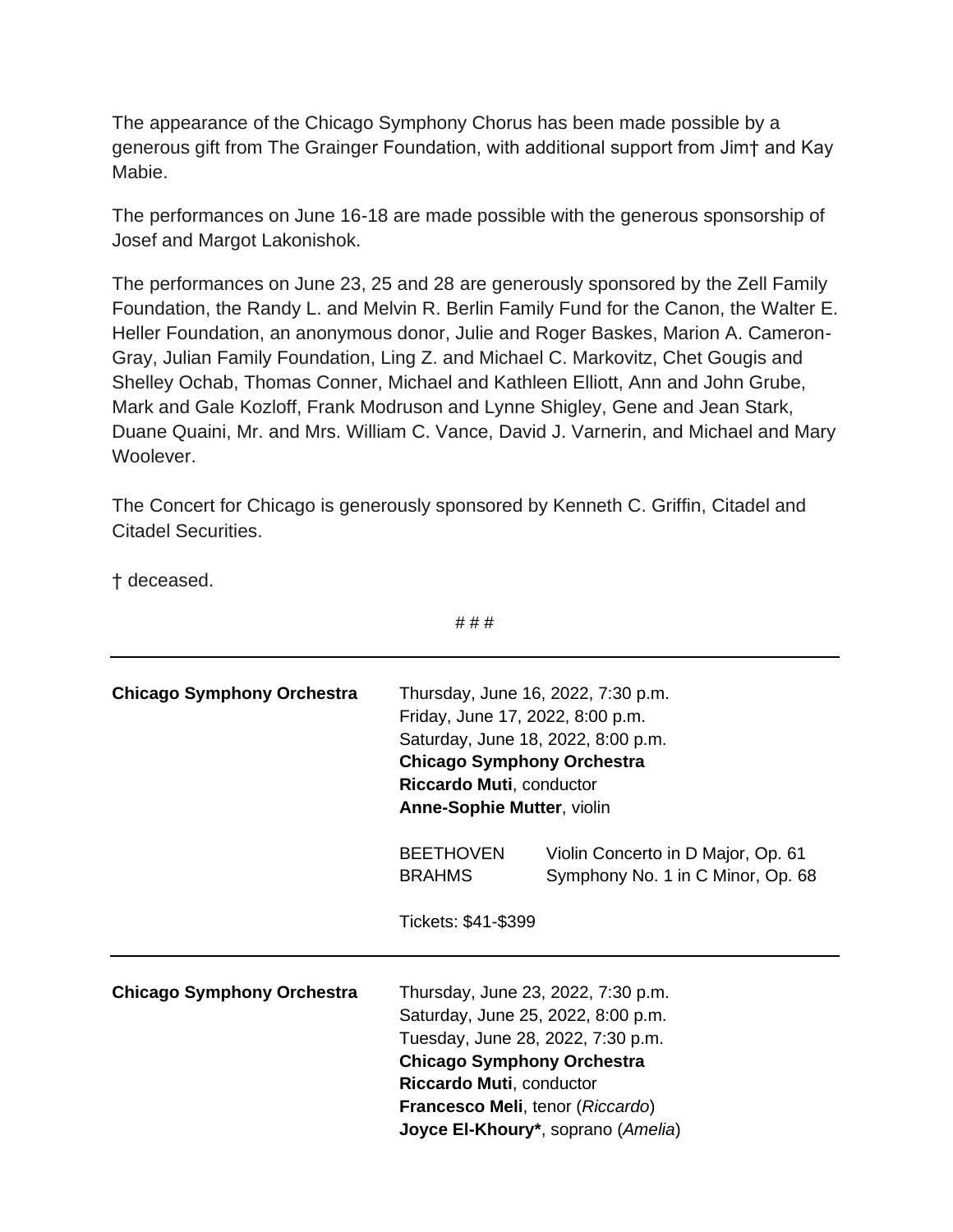**Luca Salsi**, baritone (*Renato*) **Yulia Matochkina\*,** mezzo-soprano *(Ulrica)* **Damiana Mizzi\***, soprano (*Oscar*) **Alfred Walker\***, bass-baritone (*Samuel*) **Kevin Short\*,** bass-baritone (*Tom*) **Ricardo José Rivera\***, baritone (*Silvano*) **Lunga Eric Hallam\***, tenor (*A Judge*) **Martin Luther Clark\***, tenor (*A Servant to Amelia*) **Chicago Symphony Chorus Donald Palumbo\***, chorus director

VERDI *Un ballo in maschera*

Tickets: \$46-\$399

**Concert for Chicago** Monday, June 27, 2022, 6:30 p.m. Jay Pritzker Pavilion **Chicago Symphony Orchestra** Millennium Park **Riccardo Muti**, conductor

> SHOSTAKOVICH *Festive* Overture, Op. 96 TCHAIKOVSKY Symphony No. 4 in F Minor, Op. 36

Free and open to the public

\* DENOTES ARTISTS MAKING THEIR CSO DEBUT

\*\* DENOTES CSO FIRST PERFORMANCE

#### **Riccardo Muti**

Riccardo Muti is one of the world's preeminent conductors. In 2010, he became the tenth music director of the Chicago Symphony Orchestra. It was recently announced that he would extend his tenure through the 2022–23 season at the request of the Chicago Symphony Orchestra Association. Muti's leadership has been distinguished by the strength of his artistic partnership with the Orchestra; his dedication to performing great works of the past and present, including thirteen world premieres to date; the enthusiastic reception he and the CSO have received on national and international tours; and eight recordings on the CSO Resound label, with three Grammy awards among them. In addition, his contributions to the cultural life of Chicago—with performances throughout its many neighborhoods and at Orchestra Hall—have made a lasting impact on the city.

Born in Naples, Riccardo Muti studied piano under Vincenzo Vitale at the Conservatory of San Pietro a Majella, graduating with distinction. He subsequently received a diploma in composition and conducting from the Giuseppe Verdi Conservatory in Milan under the guidance of Bruno Bettinelli and Antonino Votto.

He first came to the attention of critics and the public in 1967, when he won the Guido Cantelli Conducting Competition, by unanimous vote of the jury, in Milan. In 1968, he became principal conductor of the Maggio Musicale Fiorentino, a position he held until 1980. In 1971, Muti was invited by Herbert von Karajan to conduct at the Salzburg Festival, the first of many occasions, which led to a celebration of fifty years of artistic collaboration with the Austrian festival in 2020. During the 1970s, Muti was chief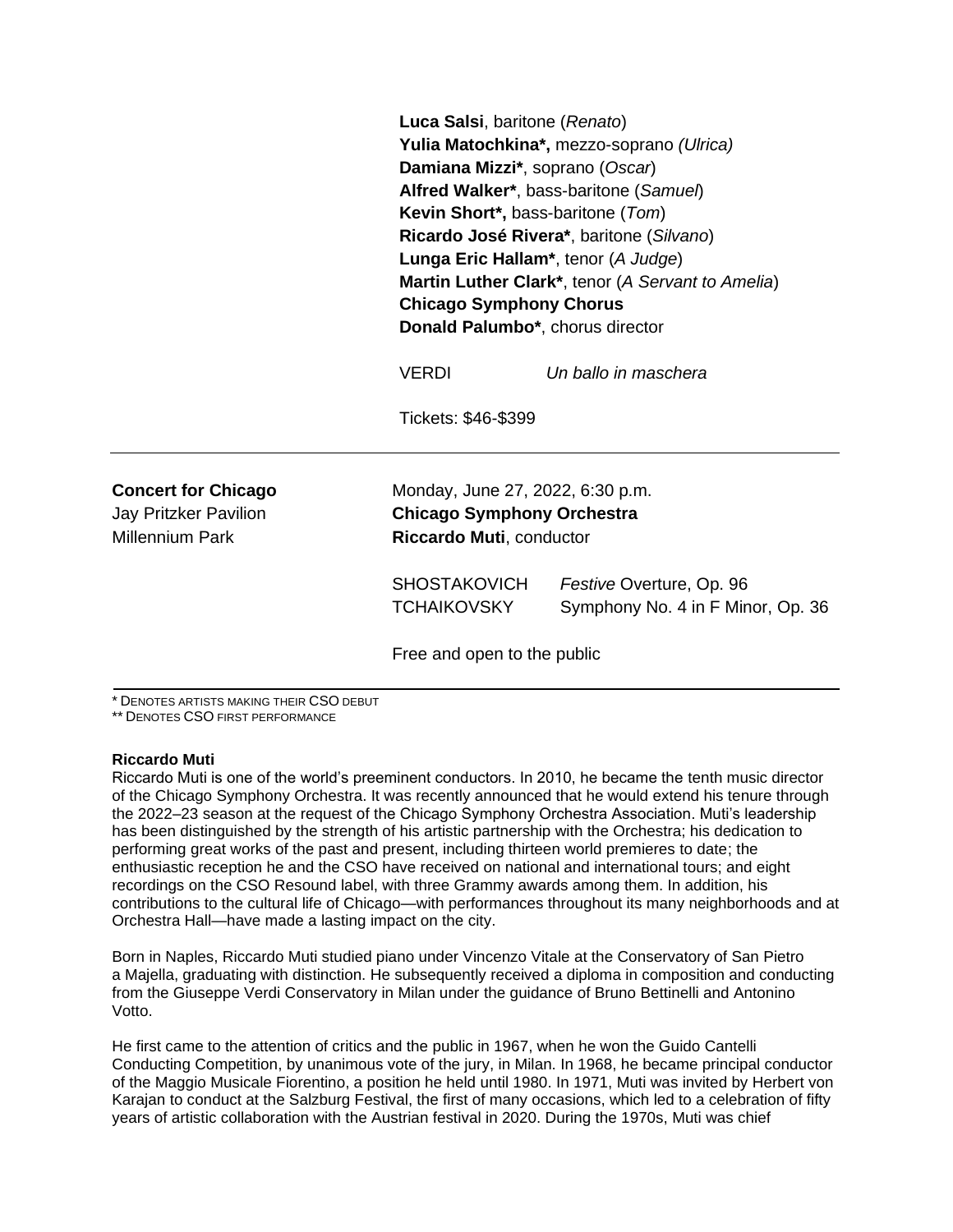conductor of London's Philharmonia Orchestra (1972–1982), succeeding Otto Klemperer. From 1980 to 1992, he inherited the position of music director of the Philadelphia Orchestra from Eugene Ormandy. From 1986 to 2005, he was music director of Teatro alla Scala, and during that time, he directed major projects such as the three Mozart/Da Ponte operas and Wagner's *Ring* cycle in addition to his exceptional contributions to the Verdi repertoire. His tenure as music director of Teatro alla Scala, the longest in its history, culminated in the triumphant reopening of the restored opera house on December 7, 2004, with Salieri's *Europa riconosciuta.* 

Over the course of his extraordinary career, Riccardo Muti has conducted the most important orchestras in the world: from the Berlin Philharmonic to the Bavarian Radio Symphony Orchestra and from the New York Philharmonic to the Orchestre National de France; as well as the Vienna Philharmonic, an orchestra to which he is linked by particularly close and important ties, and with which he has appeared at the Salzburg Festival since 1971. When Muti was invited to lead the Vienna Philharmonic's 150th-anniversary concert, the orchestra presented him with the Golden Ring, a special sign of esteem and affection, awarded only to a few select conductors. In 2021, he conducted the Vienna Philharmonic in the New Year's Concert for the sixth time.

Muti has received numerous international honors over the course of his career. He is Cavaliere di Gran Croce of the Italian Republic and a recipient of the German Verdienstkreuz. He received the decoration of Officer of the Legion of Honor from French President Nicolas Sarkozy. He was made an honorary Knight Commander of the British Empire by Queen Elizabeth II. The Salzburg Mozarteum awarded him its silver medal for his contribution to Mozart's music, and in Vienna, he was elected an honorary member of the Gesellschaft der Musikfreunde, Vienna Hofmusikkapelle, and Vienna State Opera. The State of Israel has honored him with the Wolf Prize in the arts. In July 2018, President Petro Poroshenko presented Muti with the State Award of Ukraine during the Roads of Friendship concert at the Ravenna Festival in Italy following earlier performances in Kiev. In October 2018, Muti received the prestigious Praemium Imperiale for Music of the Japan Arts Association in Tokyo.

In September 2010, Riccardo Muti became music director of the Chicago Symphony Orchestra and was named 2010 Musician of the Year by *Musical America*. In 2011, Muti was selected as the recipient of the coveted Birgit Nilsson Prize. In 2011, he received the Opera News Award in New York City and Spain's prestigious Prince of Asturias Award for the Arts. That summer, he was named an honorary member of the Vienna Philharmonic and honorary director for life of the Rome Opera. In May 2012, he was awarded the highest papal honor: the Knight of the Grand Cross First Class of the Order of St. Gregory the Great by Pope Benedict XVI. In 2016, he was honored by the Japanese government with the Order of the Rising Sun, Gold and Silver Star. On August 15, 2021, Muti received the Great Golden Decoration of Honor for Services to the Republic of Austria, the highest possible civilian honor from the Austrian government.

Passionate about teaching young musicians, Muti founded the Luigi Cherubini Youth Orchestra in 2004 and the Riccardo Muti Italian Opera Academy in 2015. The purpose of the Italian Opera Academy—which takes place in Italy, as well as in Japan since 2019 as part of a multi-year collaboration with the Tokyo Spring Festival—is to pass on Muti's expertise to young musicians and to foster a better understanding of the complex journey to the realization of an opera. Through Le vie dell'Amicizia (The Roads of Friendship), a project of the Ravenna Festival in Italy, he has conducted in many of the world's most troubled areas in order to bring attention to civic and social issues. The label RMMUSIC is responsible for Riccardo Muti's recordings.

#### [riccardomuti.com](https://riccardomuti.com/)

#### [riccardomutioperacademy.com](https://www.riccardomutioperacademy.com/en/)

### [riccardomutimusic.com](https://riccardomutimusic.com/en/)

### **Chicago Symphony Orchestra: [cso.org](http://cso.org/)**

Founded by Theodore Thomas in 1891, the Chicago Symphony Orchestra is consistently hailed as one of the greatest orchestras in the world. Since 2010, the pre-eminent conductor Riccardo Muti has served as